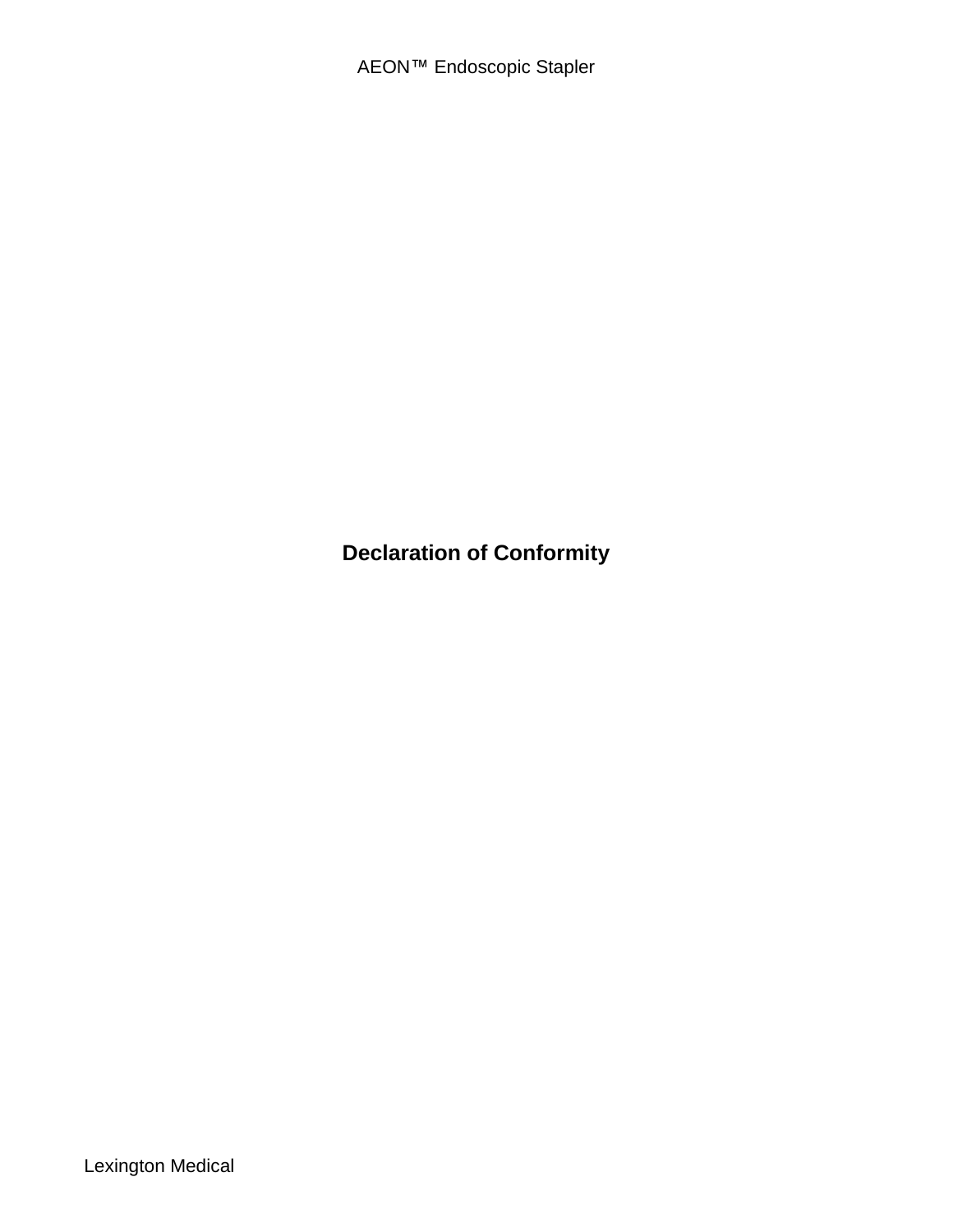## **3.1. Legal Manufacturer**

Lexington Medical, Inc.

23 Crosby Drive, Bedford, Massachusetts 01730 USA

## **3.2. Authorized Representative**

Advena Ltd.

Tower Business Centre, 2<sup>nd</sup> Flr., Tower Street, Swatar, BKR 4013 Malta

## **3.3. This Declaration of Conformity is Issued Under Sole Responsibility of Lexington Medical, Inc.**

## **3.4. Product**

#### **3.4.1. Product Category**

Sterile, Endo-mechanical and Abdominal Surgical Instruments

#### **3.4.2. Product Name**

AEON™ Endoscopic Stapler

#### **3.4.3. Model Descriptions:**

Endoscopic Stapler Handles:

| <b>CODE</b> | <b>PRODUCT   PRODUCT DESCRIPTION</b>   | DATE OF<br><b>FIRST CE</b><br><b>MARKING</b> |
|-------------|----------------------------------------|----------------------------------------------|
| AESH160     | AEON™ Endoscopic Stapler Handle Medium | 2018-10-01                                   |
| AESH260     | AEON™ Endoscopic Stapler Handle Long   | 2018-10-01                                   |
| AESH060     | AEON™ Endoscopic Stapler Handle Short  | 2021-02-12                                   |

#### Endoscopic Stapler Reloads:

| <b>PRODUCT</b> | PRODUCT DESCRIPTION                                | DATE OF         |
|----------------|----------------------------------------------------|-----------------|
| <b>CODE</b>    |                                                    | <b>FIRST CE</b> |
|                |                                                    | <b>MARKING</b>  |
| AESR45G        | AEON™ Endoscopic Stapler 2.0mm/45mm Reload         | 2018-10-01      |
| AESC45G        | AEON™ Endoscopic Stapler Curved 2.0mm/45mm Reload  | 2019-06-24      |
| AESR45T        | AEON™ Endoscopic Stapler 2.5mm/45mm Reload         | 2018-10-01      |
| AESR45W        | AEON™ Endoscopic Stapler 2.5mm/45mm Reload         | 2018-10-01      |
| AESC45T        | AEON™ Endoscopic Stapler Curved 2.5mm/45mm Reload  | 2019-06-24      |
| AESC45W        | AEON™ Endoscopic Stapler Curved 2.5mm/45mm Reload  | 2019-06-24      |
| AESR60T        | AEON™ Endoscopic Stapler 2.5mm/60mm Reload         | 2018-10-01      |
| AESR60W        | AEON™ Endoscopic Stapler 2.5mm/60mm Reload         | 2018-10-01      |
| AESR45R        | AEON™ Endoscopic Stapler 3.25mm/45mm Reload        | 2018-10-01      |
| AESC45R        | AEON™ Endoscopic Stapler Curved 3.25mm/45mm Reload | 2019-08-29      |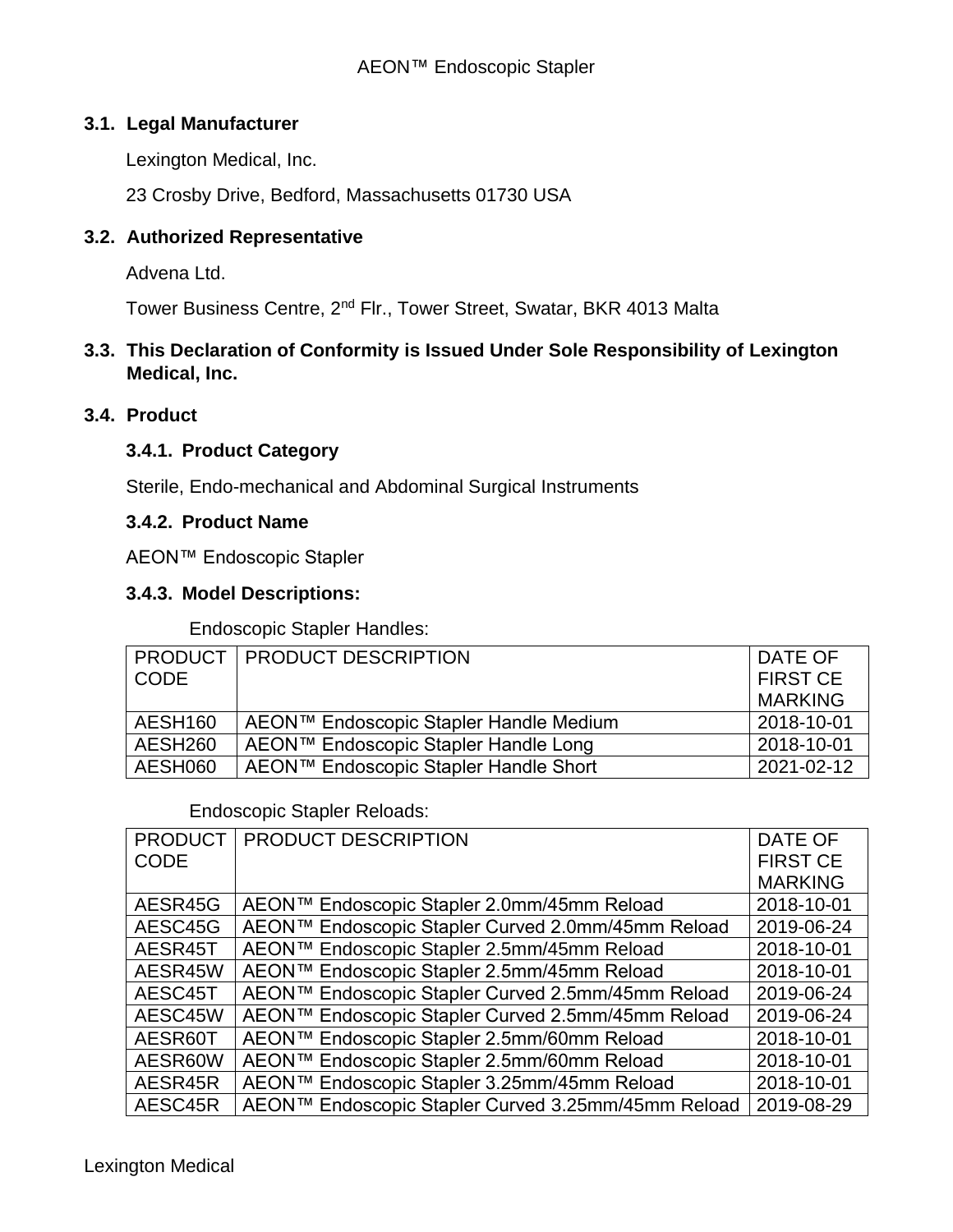| AESR60R | AEON™ Endoscopic Stapler 3.25mm/60mm Reload        | 2018-10-01 |
|---------|----------------------------------------------------|------------|
|         |                                                    |            |
| AESR45P | AEON™ Endoscopic Stapler 4.0mm/45mm Reload         | 2018-10-01 |
| AESC45P | AEON™ Endoscopic Stapler Curved 4.0mm/45mm Reload  | 2019-08-29 |
| AESR60P | AEON™ Endoscopic Stapler 4.0mm/60mm Reload         | 2018-10-01 |
| AESR60B | AEON™ Endoscopic Stapler 5.0mm/60mm Reload         | 2018-10-01 |
| AESC60W | AEON™ Endoscopic Stapler Curved 2.5mm/60mm Reload  | 2021-03-19 |
| AESC60R | AEON™ Endoscopic Stapler Curved 3.25mm/60mm Reload | 2021-03-19 |
| AESC60P | AEON™ Endoscopic Stapler Curved 4.0mm/60mm Reload  | 2021-03-19 |
| ASR60WS | AEON™ Endoscopic Stapler Short 2.5mm/60mm Reload   | 2021-04-20 |
| ASR60RS | AEON™ Endoscopic Stapler Short 3.25mm/60mm Reload  | 2021-04-20 |
| ASR60PS | AEON™ Endoscopic Stapler Short 4.0mm/60mm Reload   | 2021-04-20 |
| AESR30W | AEON™ Endoscopic Stapler 2.5mm/30mm Reload         | 2021-07-16 |
| ASR30WC | AEON™ Endoscopic Stapler Curved 2.5mm/30mm Reload  | 2021-07-16 |
| ASR30WS | AEON™ Endoscopic Stapler Short 2.5mm/30mm Reload   | 2021-09-24 |
| AESR30G | AEON™ Endoscopic Stapler 2.0mm/30mm Reload         | 2021-12-27 |
| ASR30GC | AEON™ Endoscopic Stapler Curved 2.0mm/30mm Reload  | 2021-12-27 |
| ASR30GS | AEON™ Endoscopic Stapler Short 2.0mm/30mm Reload   | 2021-12-27 |
| AESR30R | AEON™ Endoscopic Stapler 3.25mm/30mm Reload        | 2021-12-27 |
| ASR30RC | AEON™ Endoscopic Stapler Curved 3.25mm/30mm Reload | 2021-12-27 |
| ASR30RS | AEON™ Endoscopic Stapler Short 3.25mm/30mm Reload  | 2021-12-27 |
| AESR30P | AEON™ Endoscopic Stapler 4.0mm/30mm Reload         | 2022-02-18 |
| ASR30PC | AEON™ Endoscopic Stapler Curved 4.0mm/30mm Reload  | 2022-02-18 |
| ASR30PS | AEON™ Endoscopic Stapler Short 4.0mm/30mm Reload   | 2022-02-18 |

## **3.5. GMDN Code**

| Endoscopic manual linear cutting stapler, single-use | 59871           |
|------------------------------------------------------|-----------------|
| Surgical staple loading unit, cutting (Reloads)      | 64256           |
| 3.6. UMDNS Code                                      |                 |
| Staples, Tissues                                     | 15964           |
| 3.7. NBOG Code                                       |                 |
| <b>Suture Materials and Clamps</b>                   | MD 0302         |
| <b>Medical Devices in Sterile Condition</b>          | <b>MDS 7006</b> |
| 3.8. Product Classification                          |                 |
| Stapler Handle Class IIa as per Rule 6 in Annex IX   |                 |

Reload Class IIb as per Rule 8 in Annex IX

# **3.9. Assessment Route**

93/42/EEC, Annex II (Exclusion Section 4)